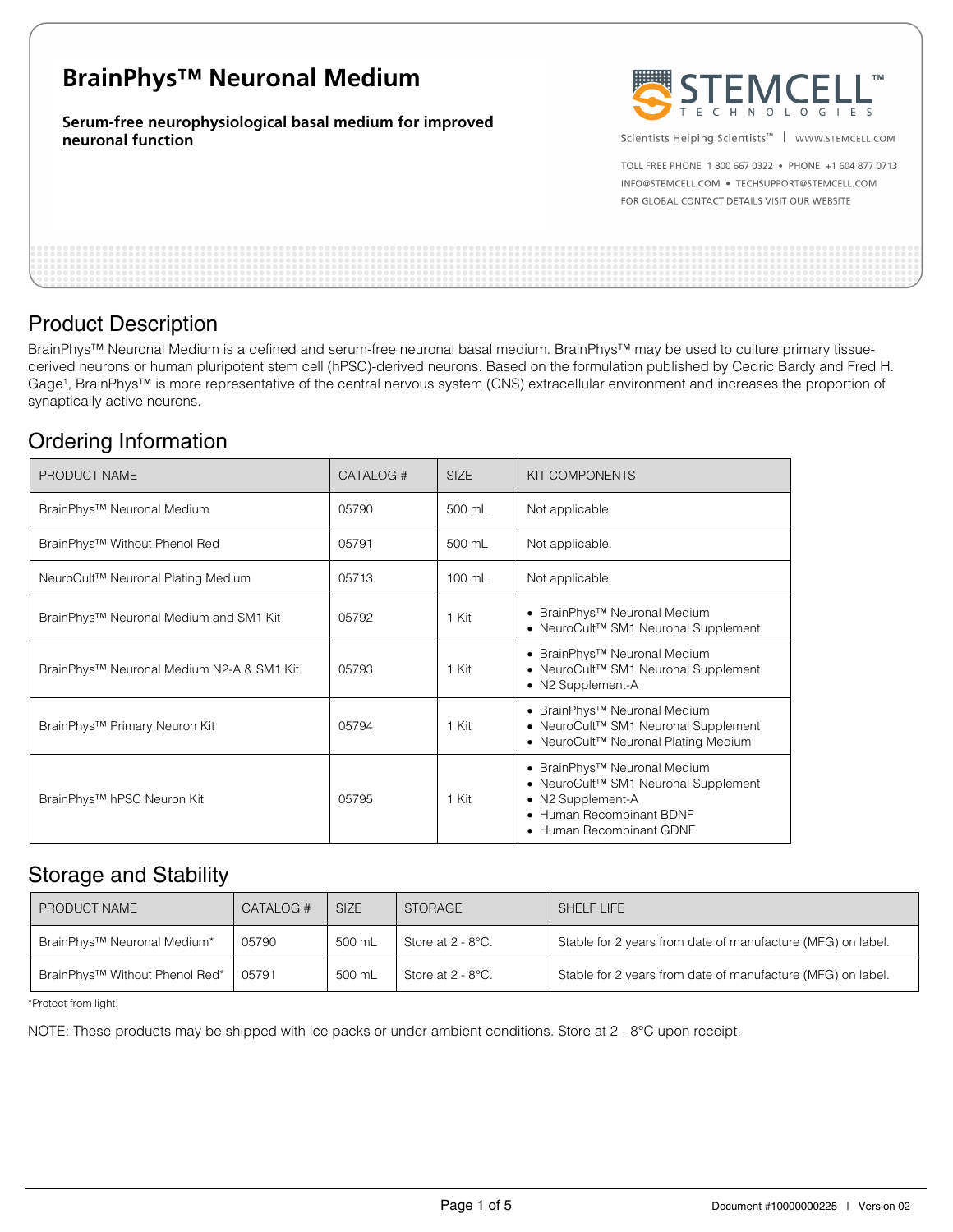

## Directions for Use

Protocols are provided below for A: Culture of Primary Tissue-Derived Neurons and B: Neuronal Differentiation of hPSC-Derived Neural Progenitor Cells. Select the appropriate protocol for your cell type.

### A. CULTURE OF PRIMARY TISSUE-DERIVED NEURONS

### **Protocol Diagram**



Please read the entire protocol before proceeding.

### **Preparation of Poly-D-Lysine (PDL)-Coated Culture Surface**

NOTE: Cells can be cultured on tissue culture-treated plasticware or on glass coverslips.

1. Dissolve 5 mg of PDL in 50 mL of sterile water to obtain a 100 µg/mL stock solution.

NOTE: Do not prepare the PDL solution with borate buffer. Increased cell clumping is observed when the PDL solution is prepared in borate buffer, and then cells are cultured in medium supplemented with NeuroCult™ SM1.

NOTE: If not used immediately, aliquot PDL stock solution into polypropylene vials and store at 2 - 8°C for up to 1 month.

2. Coat culture wells or glass coverslips with PDL as described below:

## Coating Culture Wells

- a. Dilute the 100 μg/mL PDL stock solution (prepared in step 1) with sterile water to 10 μg/mL.
- b. Dispense 0.5 mL of 10 μg/mL PDL into each well of a 24-well plate.
- c. Proceed to step 3.

### Coating Glass Coverslips

- a. Use sterile forceps to place a sterile round glass coverslip in each well of a 24-well plate.
- b. Dilute the 100 μg/mL PDL stock solution (prepared in step 1) with sterile water to 40 μg/mL.
- c. Dispense 0.5 mL of 40 μg/mL PDL into each well of the plate prepared in step a. NOTE: Ensure that the coverslips are completely submerged in the PDL solution, as they tend to float. If this happens, use a sterile plastic pipette tip to push the coverslip to the bottom of the well.
- d. Proceed to step 3.
- 3. Incubate at room temperature (15 25°C) for 2 hours, or wrap the plate with Parafilm® and incubate overnight at 2 8°C.
- 4. Wash each well with 2 x 1 mL of sterile phosphate-buffed saline (PBS), leaving PBS in the wells. NOTE: DMEM/F-12 with 15 mM HEPES (Catalog #36254) can also be used for washes. NOTE: If not used immediately, wrap the plate with Parafilm® and store at 2 - 8°C for up to 2 weeks.
- 5. When ready to plate the cells, remove the PBS (or DMEM/F-12) from the wells. Do not allow the coated coverslips or wells to completely dry.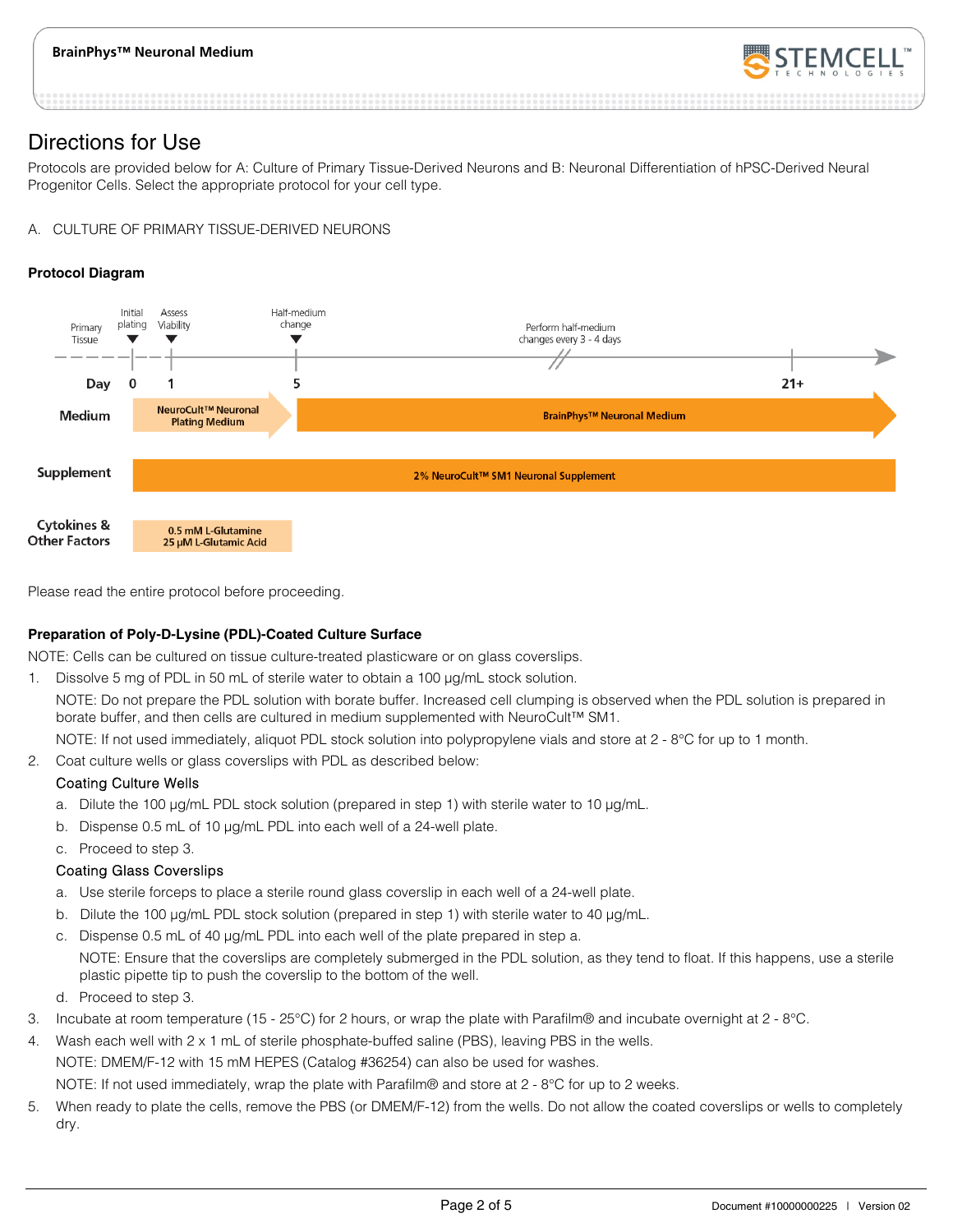

#### **Preparation of Media**

NOTE: BrainPhys™ Without Phenol Red may be used in place of BrainPhys™ Neuronal Medium in the protocols below.

#### Complete Plating Medium

Use sterile technique to prepare Complete Plating Medium (NeuroCult™ Neuronal Plating Medium [Catalog #05713] + NeuroCult™ SM1 Neuronal Supplement [Catalog #05711] + L-Glutamine + L-glutamic acid). The following example is for preparing 10 mL of complete medium. If preparing other volumes, adjust accordingly.

1. Thaw one bottle of NeuroCult™ SM1 at room temperature (15 - 25°C) for 1 hour.

NOTE: If not used immediately, aliquot and store at -20°C. Do not exceed the expiry date as indicated on the label.

- 2. Add 0.2 mL of NeuroCult™ SM1 to 9.8 mL of NeuroCult™ Neuronal Plating Medium (1 in 50 dilution).
- 3. Add the following supplements and mix thoroughly:
	- 25 μL of 200 mM L-Glutamine (Catalog #07100)
	- 18.5 μL of 2 mg/mL L-glutamic Acid

NOTE: If not used immediately, store Complete Plating Medium at 2 - 8°C for up to 1 month.

#### Complete Maturation Medium

Use sterile technique to prepare Complete Maturation Medium (BrainPhys™ Neuronal Medium + NeuroCult™ SM1 Neuronal Supplement [Catalog #05711]). The following example is for preparing 10 mL of complete medium. If preparing other volumes, adjust accordingly.

1. Thaw one bottle of NeuroCult™ SM1 at room temperature (15 - 25°C) for 1 hour.

NOTE: If not used immediately, aliquot and store at -20°C. Do not exceed the expiry date as indicated on the label.

2. Add 0.2 mL of NeuroCult™ SM1 to 9.8 mL of BrainPhys™ Neuronal Medium (1 in 50 dilution). Mix thoroughly. NOTE: If not used immediately, store Complete Maturation Medium at 2 - 8°C for up to 1 month. Protect from light.

#### **Culture of Primary Tissue-Derived Neurons**

Indicated volumes are for a single well of a 24-well plate. If using other cultureware, adjust volumes accordingly.

- 1. Resuspend cells with Complete Plating Medium (see Preparation of Media) to obtain a final concentration of 3.9 x 10^6 cells/mL.
- 2. The cell density may be adjusted for different applications, as follows:

For immunocytochemistry applications, plate cells at 3.2 x 10^4 cells/cm<sup>2</sup>; add 20 μL cell suspension to each 1.3 mL of Complete Plating Medium.

OR

For electrophysiology applications, plate cells at 4.8 x 10^4 cells/cm<sup>2</sup>; add 30 μL cell suspension to each 1.3 mL of Complete Plating Medium.

- 3. Using a pipettor set at 1 mL, mix the cells gently. Add 1 mL of the cell suspension to a PDL-coated well (or a well containing a PDLcoated coverslip) of a 24-well plate.
- Day 0: Incubate cultures at 37°C and 5% CO<sub>2</sub>.
- 5. Day 1: Observe the cells to determine whether the cultures are viable; cells should be attached and minimal cell debris should be visible.
- 6. Day 5: Remove half of the plating medium ( $\sim$  0.5 mL) from each well. Replenish with the same volume of fresh Complete Maturation Medium (see Preparation of Media).
- 7. For extended culture periods, perform a half-medium change (as described in step 6) every 3 4 days for the remainder of the culture period. Neurons have been cultured for up to 21 days using this protocol.
- 8. Upon reaching the end of the desired culture period, cells can be processed for immunocytochemistry or other applications.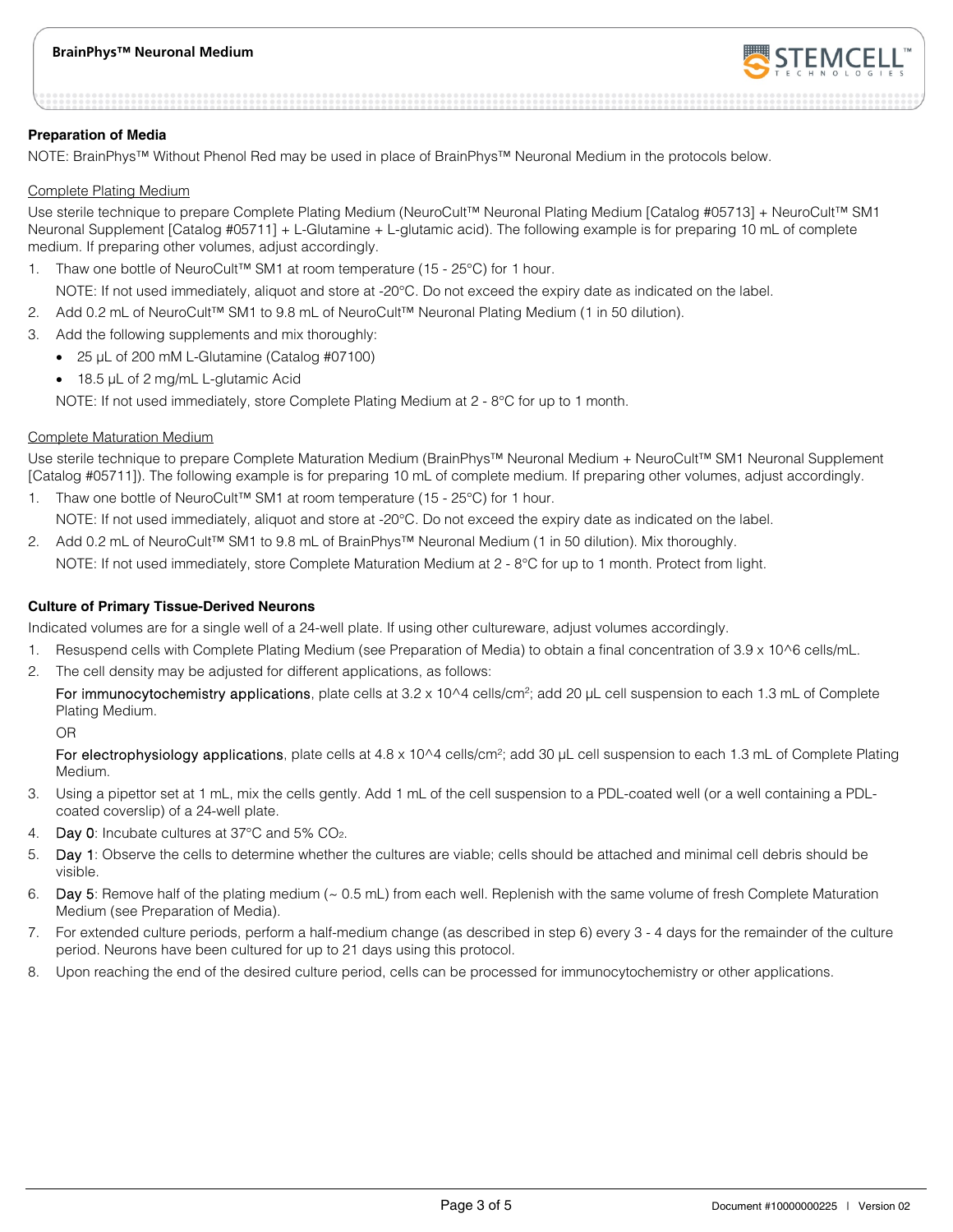

#### B. NEURONAL DIFFERENTIATION OF hPSC-DERIVED NEURAL PROGENITOR CELLS





Please read the entire protocol before proceeding.

#### **Preparation of Poly-L-Ornithine (PLO)/Laminin-Coated Culture Surface**

NOTE: Cells can be cultured on tissue culture-treated plasticware or on glass coverslips.

- 1. If culturing cells on coverslips, use sterile forceps to place a sterile round glass coverslip at the bottom of an individual well of a 24-well plate.
- 2. Dilute 0.01% PLO solution (Sigma Catalog #P4957) with phosphate-buffered saline (PBS) to give a final concentration of 15 μg/mL.
- 3. Dispense 0.5 mL of 15 μg/mL PLO solution into each well of a 24-well plate that will be used for culturing. NOTE: If using coverslips, ensure that the coverslips are completely submerged in the PLO solution, as the coverslips tend to float. If this happens, use a sterile plastic disposable pipette tip to push the coverslip to the bottom of the well.
- 4. Incubate at room temperature (15 25°C) for 2 hours, or wrap the plate with Parafilm® and incubate overnight at  $2 8$ °C.
- 5. Dilute 1 mg/mL laminin stock solution (Sigma Catalog #L2020) with sterile PBS (or DMEM/F-12) to a final concentration of 10 μg/mL.
- 6. After incubation, wash each well with 2 x 1 mL of sterile PBS. Remove as much of the PBS as possible from the wells.
- 7. Dispense 0.5 mL of 10 μg/mL laminin into each well.
- 8. Incubate at room temperature for 2 hours, or wrap the plate with Parafilm® and incubate overnight at 2 8°C.
- 9. Wash each well with 2 x 1 mL of sterile PBS, leaving PBS in the wells. NOTE: DMEM/F-12 with 15 mM HEPES (Catalog #36254) can also be used for washes. NOTE: If not used immediately, wrap the plate with Parafilm® and store at 2 - 8°C for up to 2 weeks.
- 10. When ready to plate the cells, remove the PBS (or DMEM/F-12) from the wells. Do not allow the coated coverslips or wells to completely dry.

#### **Preparation of Complete Differentiation Medium**

NOTE: BrainPhys™ Without Phenol Red may be used in place of BrainPhys™ Neuronal Medium in the protocols below.

Use sterile technique to prepare Complete Differentiation Medium (BrainPhys™ Neuronal Medium + supplements). The following example is for preparing 10 mL of complete medium. If preparing other volumes, adjust accordingly.

- 1. Add the following supplements to 10 mL of BrainPhys™ Neuronal Medium:
	- 200 μL NeuroCult™ SM1 Neuronal Supplement (Catalog #05711)
	- 100 μL N2 Supplement-A (Catalog #07152)
	- 2 μL of 100 μg/mL Human Recombinant BDNF (Catalog #78005; final concentration 20 ng/mL)
	- 2 μL of 100 μg/mL Human Recombinant GDNF (Catalog #78058; final concentration 20 ng/mL)
	- 50 μL of 100 mg/mL Dibutyryl-cAMP (Catalog #73882; final concentration 1 mM)
	- 7 μL of 50 μg/mL Ascorbic Acid (Catalog #72132; final concentration 200 nM)
- Mix thoroughly.

NOTE: If not used immediately, store Complete Differentiation Medium at 2 - 8°C for up to 2 weeks. Protect from light.